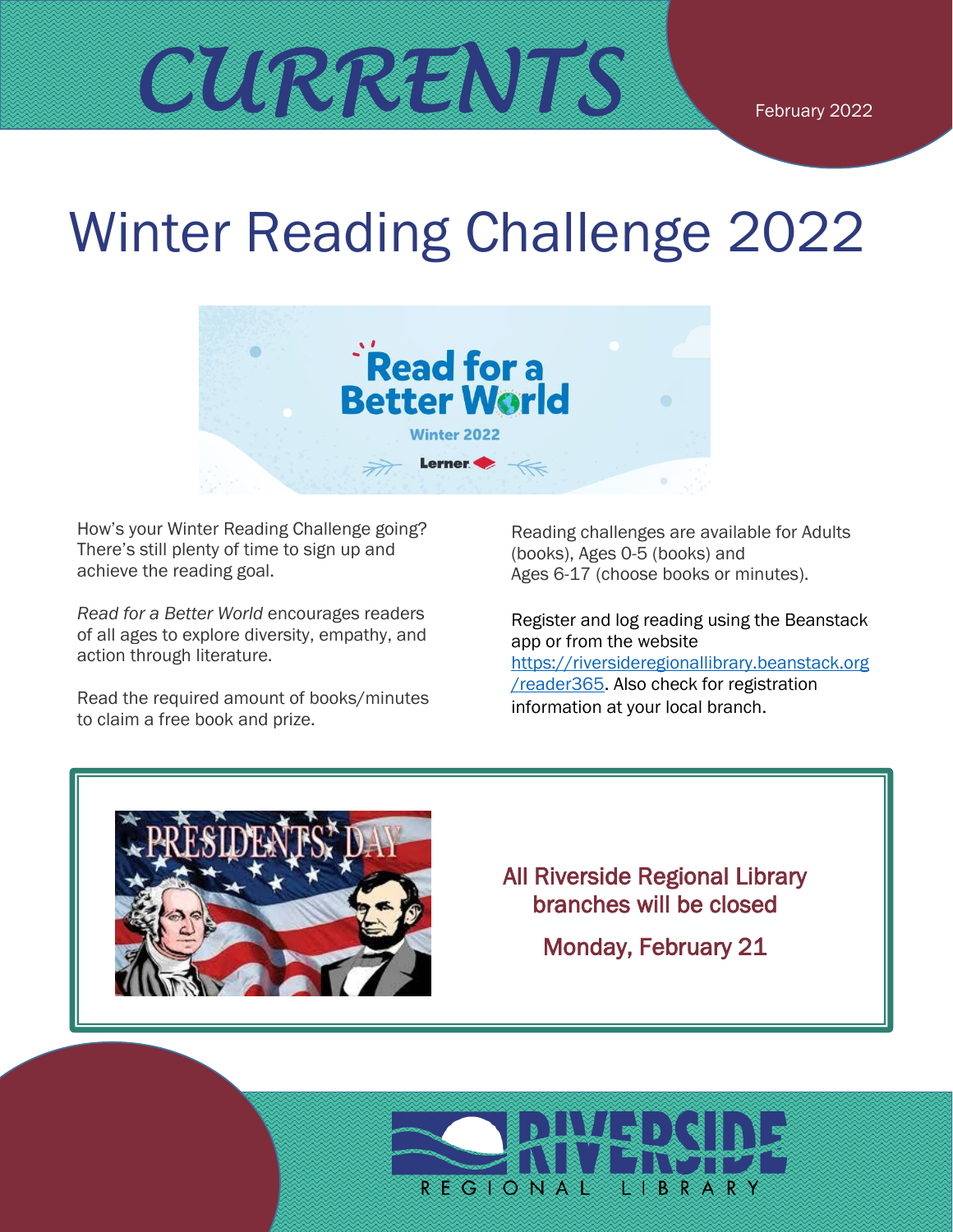#### Access your library account through the Missouri Evergreen app

Don't remember when your book is due and can't find the checkout receipt? Heard about a book you'd like to read and want to see if Riverside Regional Library has it? Want to request and place a hold on a book that Riverside doesn't have?

With the Missouri Evergreen app, you can check due dates and renew books. Use the app to search for, place and check the status

## EVERWGREEN **MOBILE APP**

of holds on books in Riverside's collection as well as from the 100 other libraries which are part of the Missouri Evergreen consortium.

Download the Evergreen app from your app store. Links are available on our website. Use your library card and PIN number to access your account.

Please note that some functions may not work if there are fines on your account. Your account must not have expired, which occurs automatically once a year. Contact the library if you have issues or need a PIN number.

#### Digital Resources – Homework Help

It's Sunday and your middle schooler tells you he/she has a paper due on Monday. You help your child search the internet for information but aren't sure if you can trust the sources you're finding or the reading level is too difficult for your child. What do you do?

The Riverside Regional Library provides access to multiple information sources that can help with a variety of school and homework projects. Access the databases via our website at [https://riversideregionallibrary.org/homework](https://riversideregionallibrary.org/homework-help/)[help/.](https://riversideregionallibrary.org/homework-help/) Use your library card number to log in.

The Explora databases offer age appropriate magazines, non-fiction books, images and graphics in a wide variety of topics. The interface is easy to use with a simple search giving quick results including topic overviews (a great starting point for research), primary source documents and videos.

## explora

Science Reference Center contains full text entries from science encyclopedias, reference books, periodicals and other sources on a wide range of science, environmental and health topics.



There's always something new at the Library!! See our website and online calendar for the most current information on What's Happening at the Library!! [www.riversideregionallibrary.org](http://www.riversideregionallibrary.org/)

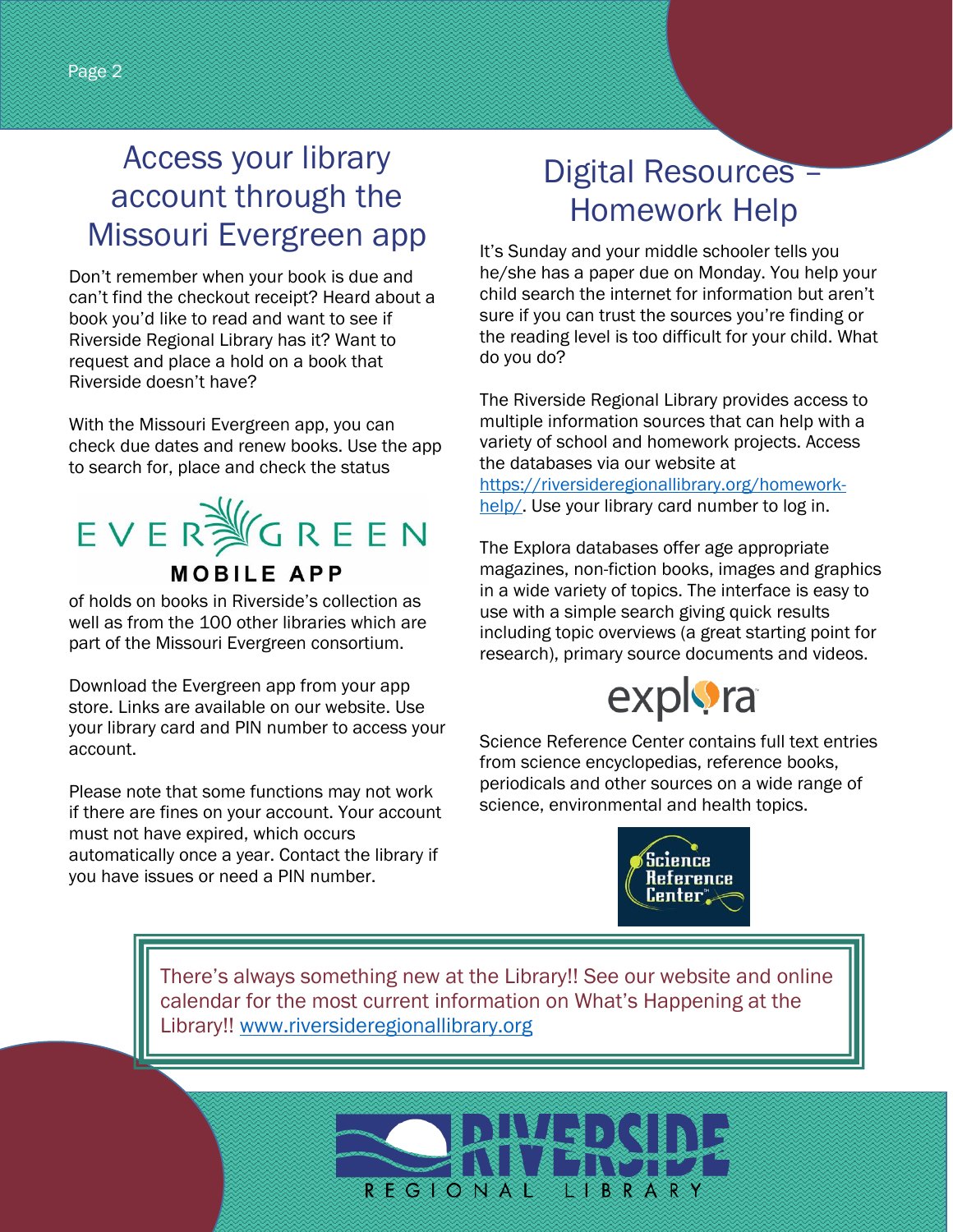## Branch Programs

#### **Oran**

Tech Talk – Mondays at 2 pm (except Feb. 21) Homework Club – Mondays at 3 pm (except Feb. 21) Valentine Craft Hour– Feburary 10 at 4 pm Family Movie Day – February 12 at 10 am Toddler Hour – Feburary 24 at 2 pm

#### Scott City

Drawing for box of candy – all month Library Lover's Month display – all month

#### Altenburg

Craft kit – all month Greeting Card Make and Take - February 5, 9:30 -11:30 am

### **Perryville**

Book Club – February 9 at 6 pm Book Club – February 14 at 2 pm

Each Riverside library branch has its own displays, contests and activities. Be sure to stop by and see what's happening at your local library.

## Book Sale

Book and DVD sales continue at several branches. The Main Branch also has Blu-Ray movies and MP3 audiobooks for sale.



#### It's back! In-person book club



#### **CHOOSE YOUR CLUB MEETING**